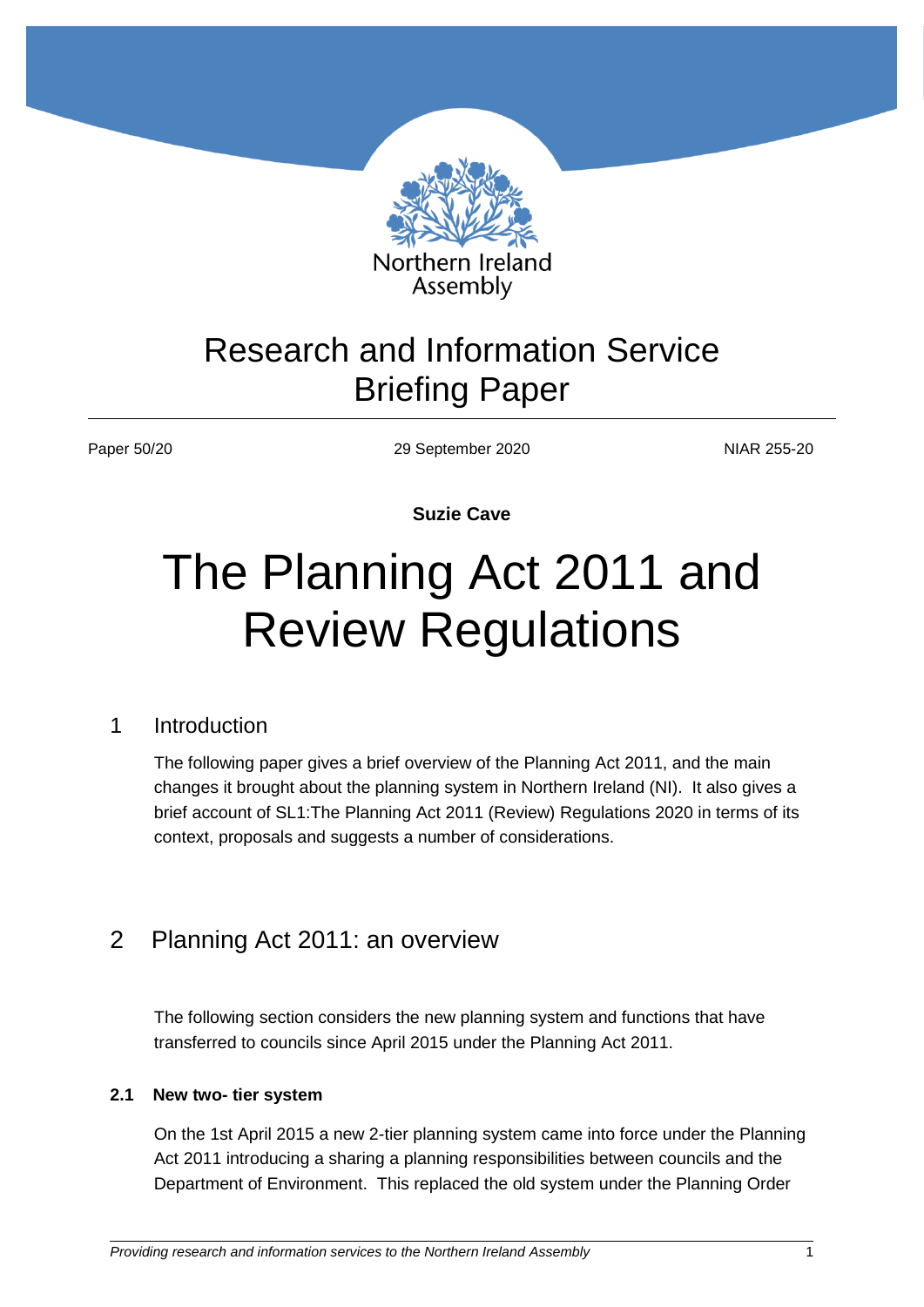1991 where the Department of Environment held responsibilities for planning in Northern Ireland. Under the 2011 Act most responsibilities have been transferred to local councils, according to NI Direct these include:

- $\blacksquare$  local development planning creating a plan which will set out how the council area should look in the future by deciding what type and scale of development should be encouraged and where it should be located
- development management determining the vast majority of planning applications
- planning enforcement investigating alleged breaches of planning control and determining what action should be taken $1$

However, a certain number of responsibilities have been retained by the Department, these include:

- determination of regionally significant applications and 'called-in' applications
- **regional planning policy**
- planning legislation
- oversight and guidance for councils
- performance management<sup>2</sup>

#### **2.2 New Hierarchy of Development**

The Minister announced, in January 2014, a new development management approach incorporating a 3-tier hierarchy of development of local, major and regionally significant development would be introduced under the new planning system (as illustrated in Figure 1). All major and local developments are to be dealt with by councils and major developments will be subject to pre-application consultation with the community<sup>3</sup>. Regionally significant development proposals will also be subject to pre-application community consultation and will be determined by the Department.<sup>4</sup> The hierarchy of development is legislated for under Section 25 and 26 of the Planning Act 2011.<sup>5</sup> Further detail on categories and thresholds are provided in Regulation 2 and the Schedule of the Planning (Development Management) Regulations 2015.<sup>6</sup>

<sup>2</sup> ibid

<sup>1</sup> NIDirect [online] Changes to Plannin[g http://www.nidirect.gov.uk/changes-to-planning](http://www.nidirect.gov.uk/changes-to-planning)

<sup>3</sup> For more information on pre-application community consultation see the DOE *Practice Note 10* [http://www.planningni.gov.uk/index/advice/practice-notes/dm\\_practice\\_note\\_10\\_pacc-2.pdf](http://www.planningni.gov.uk/index/advice/practice-notes/dm_practice_note_10_pacc-2.pdf)

<sup>4</sup> NIA Official Report (January 2014) *Written Ministerial Statement – Department of Environment -Planning- Preparing for 2015 [http://www.niassembly.gov.uk/assembly-business/official-report/written-ministerial-statements/department-for-the](http://www.niassembly.gov.uk/assembly-business/official-report/written-ministerial-statements/department-for-the-environment--planning--preparing-for-2015/)[environment--planning--preparing-for-2015/](http://www.niassembly.gov.uk/assembly-business/official-report/written-ministerial-statements/department-for-the-environment--planning--preparing-for-2015/)*

<sup>5</sup> Planning Act 2011<http://www.legislation.gov.uk/nia/2011/25/contents>

<sup>&</sup>lt;sup>6</sup> The Planning (Development Management) Regulations 201[5 http://www.legislation.gov.uk/nisr/2015/71/contents/made](http://www.legislation.gov.uk/nisr/2015/71/contents/made)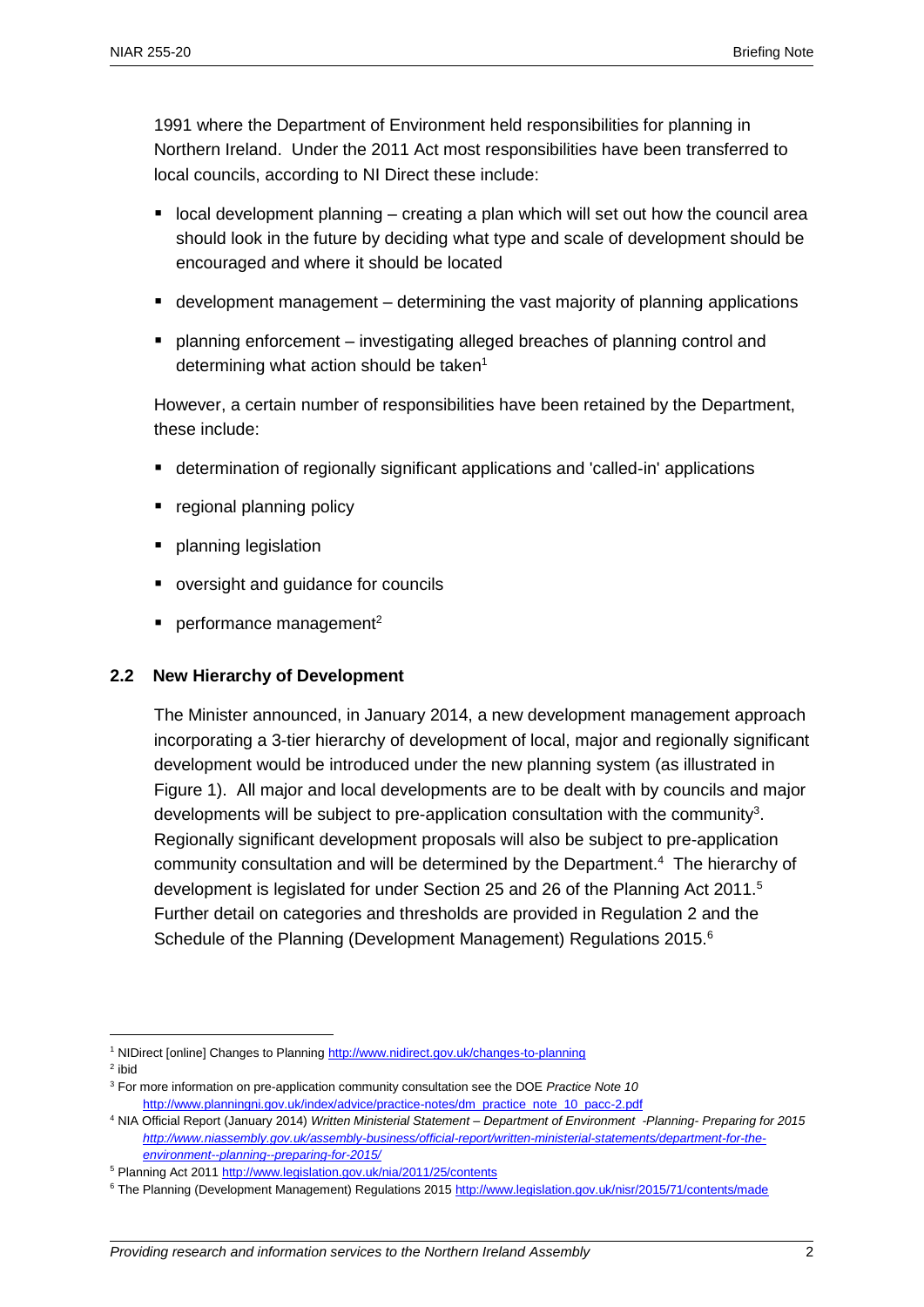

#### **Figure 1: Illustration of the Hierarchy of Developments**

\*As defined in section 26 of the 2011 Act and the Planning (Development Management) Regulations (Northern Ireland) 2015, Reg 3 and as set out in the Thresholds Table to the Schedule.

Source: DfI (2018) Development Management Practice Note 1<sup>7</sup>

#### **2.3 New Process**

 $\overline{a}$ 

Each council has established a planning committee to consider and decide applications, however not all applications will come before the planning committee for decision. Under Section 31 of the Planning Act 2011, councils are required to publish a Scheme of Delegation determining which applications will be dealt with by the planning committee and which will be delegated to officers. According to a *Practice Note on Schemes of Delegation*, local applications are likely to be delegated to officers, with

<sup>7</sup> DfI DfI (2018) Development Management Practice Note 1: Hierarchy of Developments <https://www.planningni.gov.uk/index/advice/practice-notes/common-newpage-10.htm>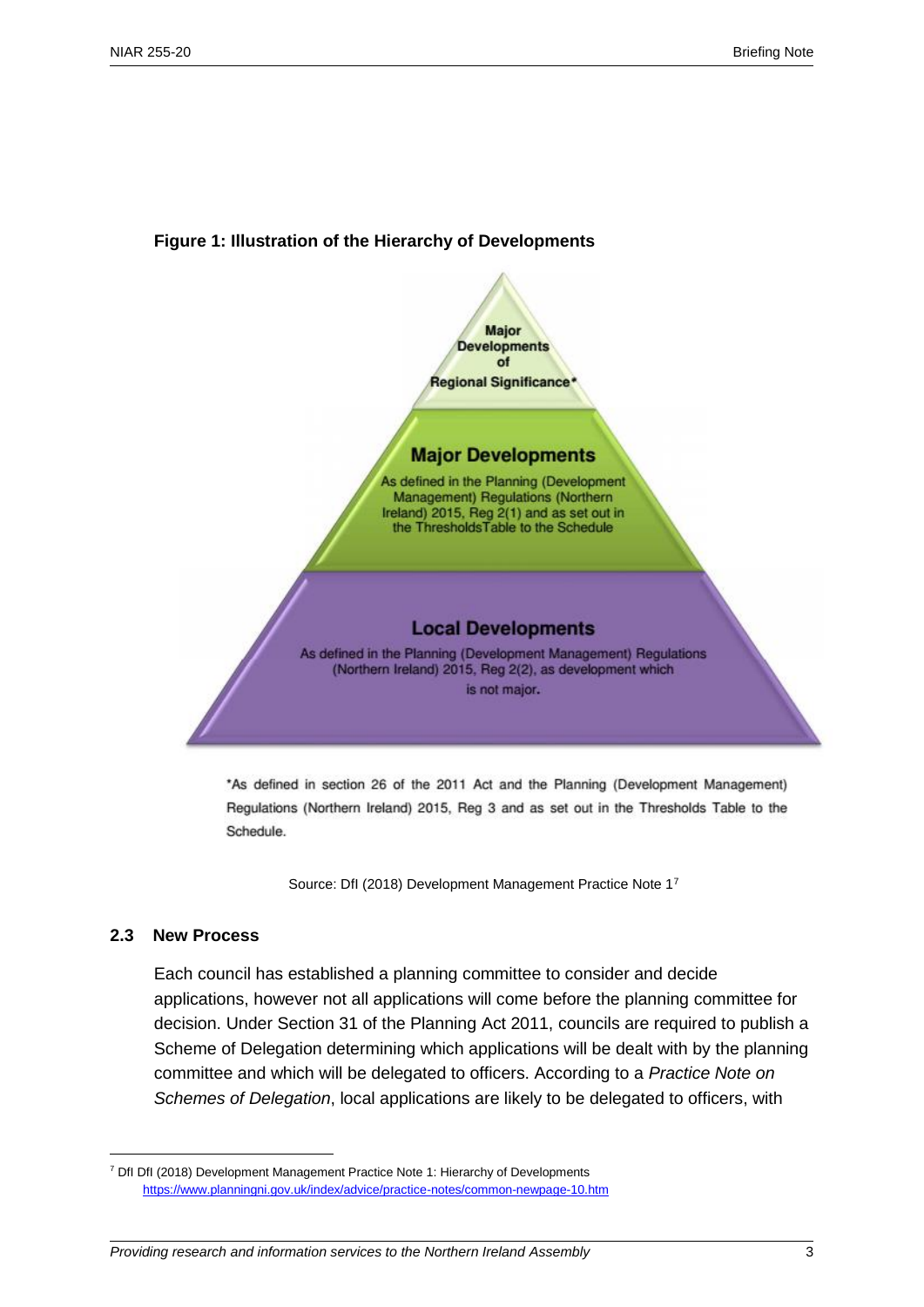large developments, contentious applications and those that receive a number of objections likely to come before the committee for decision.<sup>8</sup>

#### **2.4 New Planning Policy**

The new system involves the move away from the existing suite of PPSs to a single [Strategic Planning Policy Statement](http://www.planningni.gov.uk/index/policy/spps_28_september_2015-3.pdf) (SPPS). This provides an overarching framework from which councils will prepare their first round of local development plans (LDPs) and manage development. <sup>9</sup> The SPPS is also material to individual planning decisions and appeals.

However, a transitional period is currently in operation until councils develop their own planning policies under their LDPs (see section 2.5). This means that during this time the new councils will apply the policy of some of the old PPS together with the new SPPS when determining planning decisions. However, where there is difference between the two, the SPPS takes precedence. Once councils have developed and published their own policies, the old PPS will cease to have effect. For more detail on the transition period, refer to the SPPS.

#### **2.5 Local Development Plans**

Section 6 (4) of the 2011 Act provides for a new plan led system meaning that the local development plan will be the primary consideration in the determination of applications.<sup>10</sup>

Local Development plans set out how the council area should look in the future by deciding what type and scale of development should be encouraged and where it should be located.

According to NIDirect,

 $\overline{a}$ 

*Through the development plan, councils should be able to identify the best locations for new homes, businesses and infrastructure while also protecting places of value to people or wildlife. The plans are an important consideration in dealing with planning applications and should help guide decision making.<sup>11</sup>*

However, since April 2015 responsibility for development plans transferred from the Department of the Environment (now Department for Infrastructure) to local councils.

<sup>8</sup> DOE (April 2015) *Development Management Practice Note: Schemes of Delegation* [http://www.planningni.gov.uk/index/advice/practice-notes/dm\\_practice\\_note\\_15\\_sod\\_complete.pdf](http://www.planningni.gov.uk/index/advice/practice-notes/dm_practice_note_15_sod_complete.pdf)

<sup>9</sup> DOE (April 2015) *Development Plan Practice Note 1 – Introduction: Context for Local Development Plans* p.7 [http://www.planningni.gov.uk/index/advice/practice-notes/dp\\_practice\\_note\\_1\\_intro.pdf](http://www.planningni.gov.uk/index/advice/practice-notes/dp_practice_note_1_intro.pdf) p.8

<sup>10</sup> DOE (April 2015) *Development Plan Practice Note 1 – Introduction: Context for Local Development Plans* p.7 [http://www.planningni.gov.uk/index/advice/practice-notes/dp\\_practice\\_note\\_1\\_intro.pdf](http://www.planningni.gov.uk/index/advice/practice-notes/dp_practice_note_1_intro.pdf)

<sup>&</sup>lt;sup>11</sup> NIDirect [online] Development Plan[s https://www.nidirect.gov.uk/articles/development-plans](https://www.nidirect.gov.uk/articles/development-plans)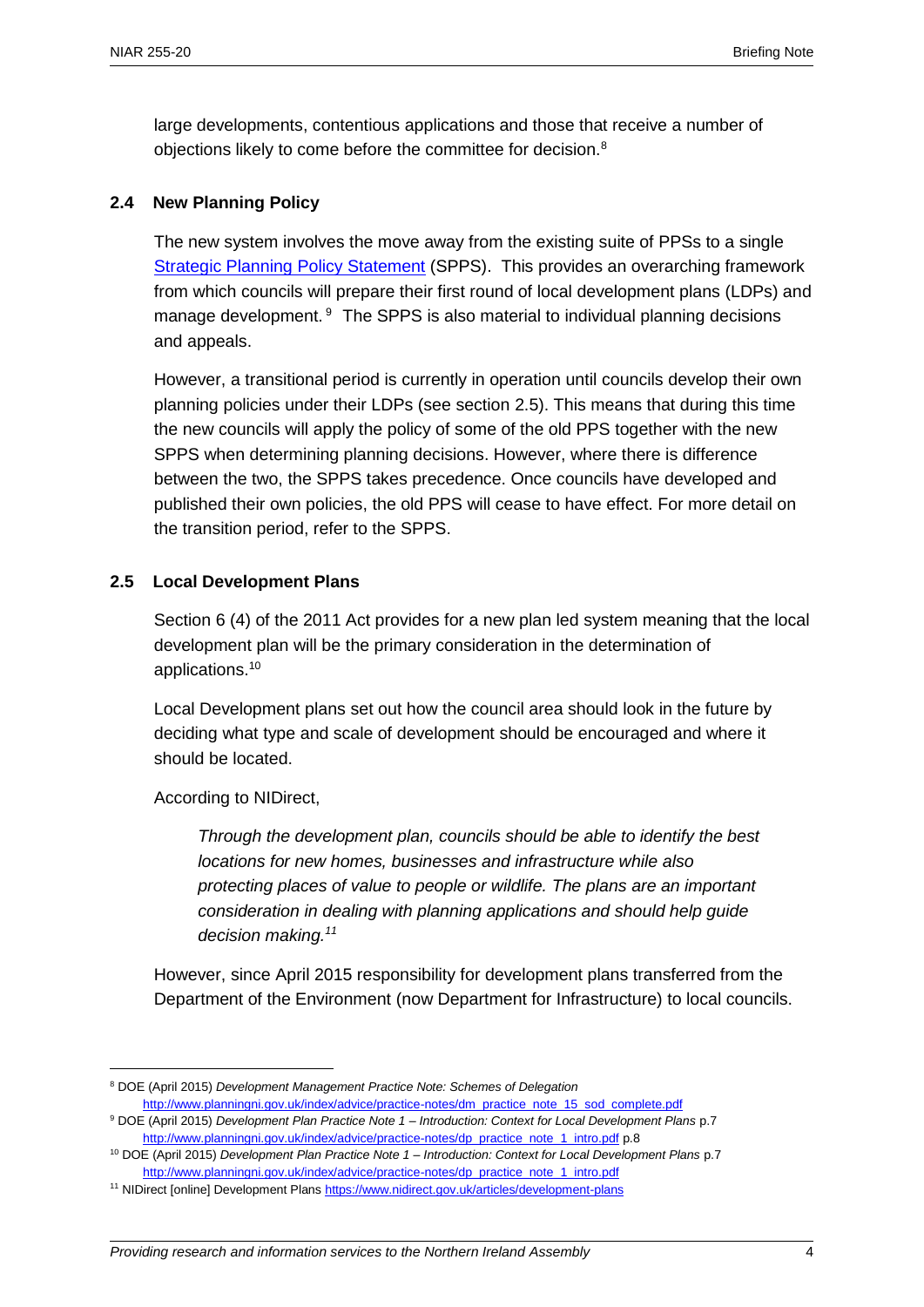Each council is responsible for preparing a development plan for the council area, based on consultation with the local community.

The following diagram illustrates the role of the LDP:





#### **2.6 New concept**

 $\overline{a}$ 

The Planning Act 2011 moved the emphasis away from planning as simply regulatory practice which was more focused on land use, to planning as an activity that is both integrated with other local government services and is focused on delivery. In this context, the new LDP provides, what the Department has described as,

*a unique opportunity for a council to genuinely shape places for local communities and will enable them to adopt a joined up approach, incorporating linkages to other functions such as regeneration, local economic development and community planning.<sup>13</sup>*

This change is to be encouraged through the introduction of community planning under Part 10 of the Local Government Act 2015.<sup>14</sup> Under the 2015 Act, according to the Department, the duty of community planning requires a Council to create a long term

<sup>12</sup> DOE (April 2015) *Development Plan Practice Note 1 – Introduction: Context for Local Development Plans* p.6 [http://www.planningni.gov.uk/index/advice/practice-notes/dp\\_practice\\_note\\_1\\_intro.pdf](http://www.planningni.gov.uk/index/advice/practice-notes/dp_practice_note_1_intro.pdf)

<sup>13</sup> DOE (April 2015) *Development Plan Practice Note 1 – Introduction: Context for Local Development Plans* p.9 [http://www.planningni.gov.uk/index/advice/practice-notes/dp\\_practice\\_note\\_1\\_intro.pdf](http://www.planningni.gov.uk/index/advice/practice-notes/dp_practice_note_1_intro.pdf)

<sup>14</sup> Local Government Act 2014<http://www.legislation.gov.uk/nia/2014/8/contents/enacted>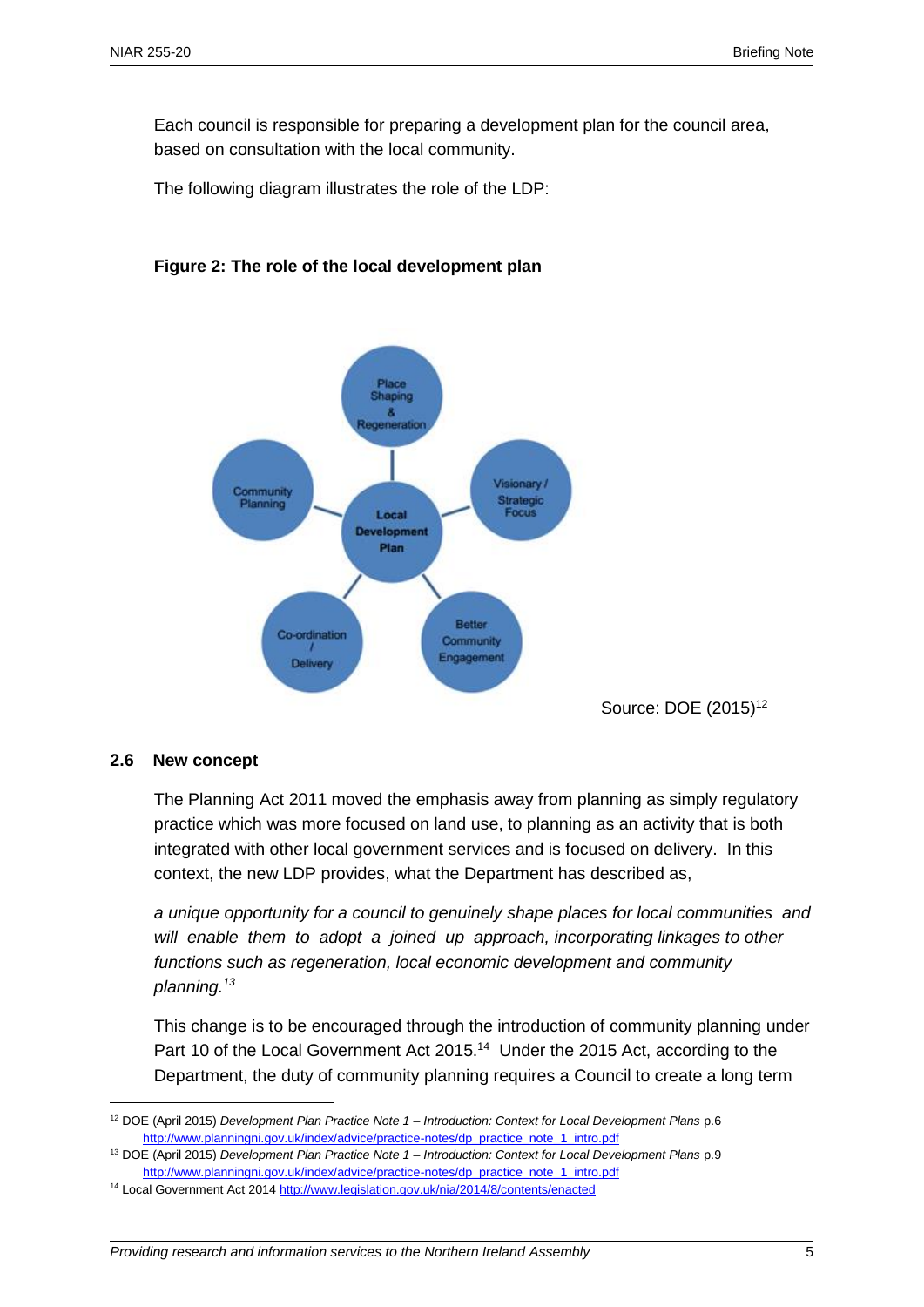vision for the social, environmental and economic wellbeing of their community, in partnership with community and service providers in their area. This is to be identified in the Community Plan which is to inform the development of councils' LDPs.<sup>15</sup> Figure 3 shows how the LDP should link with other council plans.



**Figure 3: LDP links with other council plans and strategies**

Source: DOE (2015)<sup>16</sup>

#### **2.7 New role for councillors**

The new planning system has brought about a change in role of councillors from lobbying and representing developers/objectors, to becoming the decision makers. According to the Department, while councils will have professional planners to give advice, it will be the councillors who will make the decisions.<sup>17</sup>

The introduction of a new mandatory Code of Conduct for councillors was introduced by Section 53 of the Local Government Act 2014.<sup>18</sup> This will have a bearing on how councillors make decisions on planning applications, which is provided under section 9 of the Code.<sup>19</sup>

<sup>15</sup> DOE (April 2015) *Development Plan Practice Note 1 – Introduction: Context for Local Development Plans* p.9 [http://www.planningni.gov.uk/index/advice/practice-notes/dp\\_practice\\_note\\_1\\_intro.pdf](http://www.planningni.gov.uk/index/advice/practice-notes/dp_practice_note_1_intro.pdf)

<sup>16</sup> Ibid p.10

<sup>17</sup> DOE *Fact Sheet :Changing Role of the Councillor –Post 2015* [http://www.doeni.gov.uk/local\\_government\\_reform\\_inform\\_fact\\_sheet\\_-\\_may\\_2013.pdf](http://www.doeni.gov.uk/local_government_reform_inform_fact_sheet_-_may_2013.pdf)

<sup>18</sup> Local Government Act 2014<http://www.legislation.gov.uk/nia/2014/8/contents/enacted>

<sup>&</sup>lt;sup>19</sup> DOE Councillor Code of Conduc[t http://www.doeni.gov.uk/index/local\\_government/code\\_of\\_conduct.htm](http://www.doeni.gov.uk/index/local_government/code_of_conduct.htm)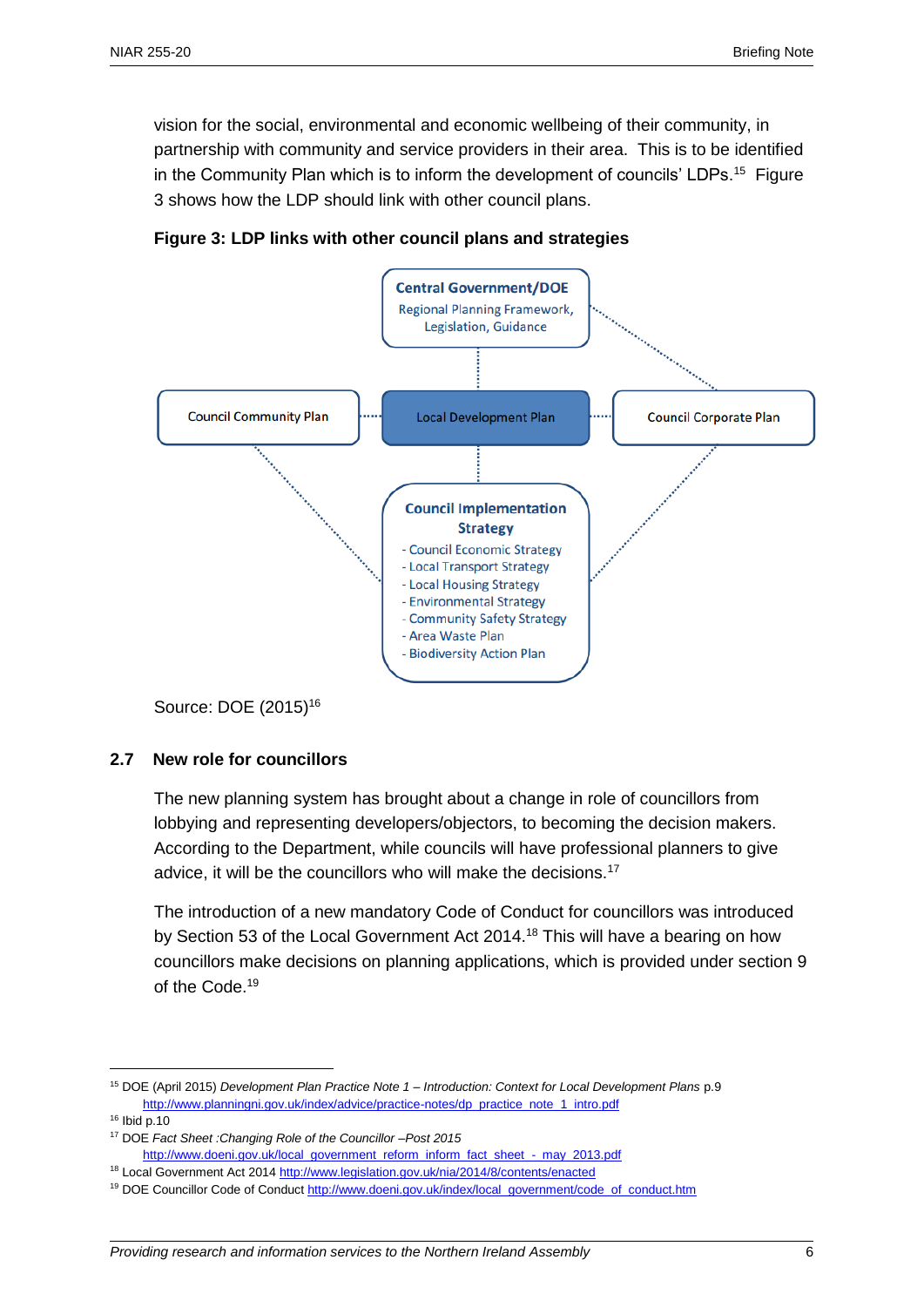#### **2.8 Community Involvement**

Section 2 of The Planning Act 2011 introduces a new requirement for councils to produce a Statement of Community Involvement (SCI).<sup>20</sup> According to a Practice Note from the Department, an SCI should:

- outline how a council proposes to engage the community and stakeholders when carrying out its planning functions, particularly with respects to development management and local development plan preparation;
- **Inform the community/stakeholders how and when to get involved;**
- **Present a vision and strategy for involving the community and stakeholders; and**
- Set out the standards to be met by the council.  $21$

**For a more detailed description of the planning system please refer to the following:**

*[A comparison of the planning systems in Ireland and Northern Ireland](http://www.niassembly.gov.uk/globalassets/documents/raise/publications/2017-2022/2018/joint-papers/0218.pdf)* (December 2018) by RaISe and Oireachtas Library.

Summary available at Research Matters Blog article (April 2-19) *[A](https://www.assemblyresearchmatters.org/2019/04/15/a-comparison-of-the-planning-systems-in-northern-ireland-and-the-republic-of-ireland/)  [comparison of the planning systems in Northern Ireland and the](https://www.assemblyresearchmatters.org/2019/04/15/a-comparison-of-the-planning-systems-in-northern-ireland-and-the-republic-of-ireland/)  [Republic of Ireland](https://www.assemblyresearchmatters.org/2019/04/15/a-comparison-of-the-planning-systems-in-northern-ireland-and-the-republic-of-ireland/)*

Comparison of the planning systems in [the four UK countries](http://www.niassembly.gov.uk/globalassets/documents/raise/publications/2016/environment/1316.pdf) (January 2016) by RaISe, House of Commons Library, National Assembly Wales and SPICe.

## 3 SL1 the Planning Act 2011 (Review) Regulations 2020

#### **3.1 Context**

 $\overline{a}$ 

The SL1 regulations (the Regulations) are required under section 228 of the 2011 Act (Review of Act). This requires the Department (DfI) to review and issue a report on the implementation of the Act 3 years after the commencement of Part 3 of the 2011 Act, and at least once every 5 years after that.

<sup>20</sup> Planning Act 2011<http://www.legislation.gov.uk/nia/2011/25/contents>

<sup>21</sup> DOE (April2015) *Development Management Practice Note 2: Statement of Community Involvement* [http://www.planningni.gov.uk/index/advice/practice-notes/dm\\_practice\\_note\\_2\\_sci\\_complete-2.pdf](http://www.planningni.gov.uk/index/advice/practice-notes/dm_practice_note_2_sci_complete-2.pdf)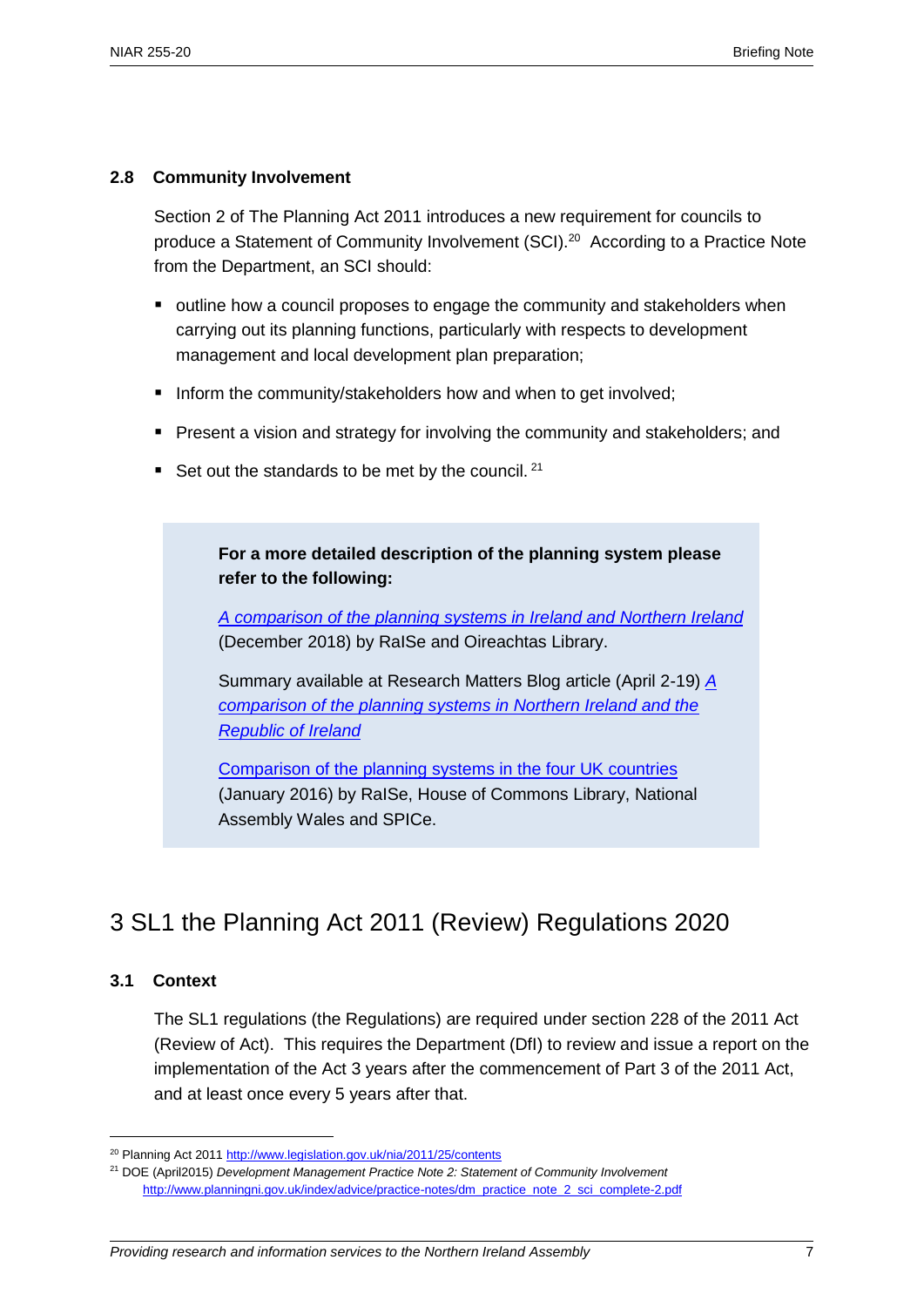According to supporting documents to the SL1, section 228 was an amendment made Consideration Stage of the Planning Bill in early 2011. This was added to require the Department to monitor and report on the operation of the provisions within the Act to ensure that the legislative framework for a reformed two-tier planning system has been implemented and in a timely manner.

According to the supporting background to the SL1, the initial review was due in April 2018. However, this was not met due to tests made under the NI (Executive Formations and Exercise of Functions etc.) Act 2018. This was to determine whether it would be appropriate for officials (in the absence of a Minister at the time) to make regulations specifying the terms of the review, and to publish a subsequent report on the implementation of the Planning Act. It was concluded that, for the purpose of public interest, it would be best to defer this for a locally elected Minister to take forward.

#### **3.2 Detail**

The Draft SL1 sets out the terms of the review, these include assessing the extent to which the original objectives and provisions of the Planning Act have been achieved and what improvements could be made. For example the draft SL1 states:

*For the purposes of section 228 of the 2011 Act, the review shall — (a) consider the objectives intended to be achieved by the 2011 Act; (b) assess the extent to which those objectives have been achieved, and (c) assess whether it is appropriate to retain, amend or repeal any provision of the 2011 Act or subordinate legislation made under the 2011 Act, in order to achieve those objectives.*

- The SL1 is to be made by negative resolution
- The Department is not required to consult on the draft Regulations.
- It is proposed that the Regulations will come into operation on October 2020.
- The review will be undertaken by Regional Planning Directorate of the Department for Infrastructure.<sup>22</sup>

The SL1 does not explicitly list the objectives of the Planning Act that will form the ToR to the review. However, the policy objectives of the Planning Act are detailed in the [Explanatory Notes](https://www.legislation.gov.uk/nia/2011/25/notes/division/2) accompanying the Act, which states that the Act provides the legislative basis for the reform of the planning system in NI:

*This Act provides the legislative basis for the reform of the Northern Ireland planning system. The reforms are comprehensive, impacting on every aspect of planning, including how development plans are drawn up, how development proposals and applications are managed and the way in which these functions are delivered. The key reform changes relate to the* 

<sup>22</sup> Email correspondence from DfI received 25/09/2020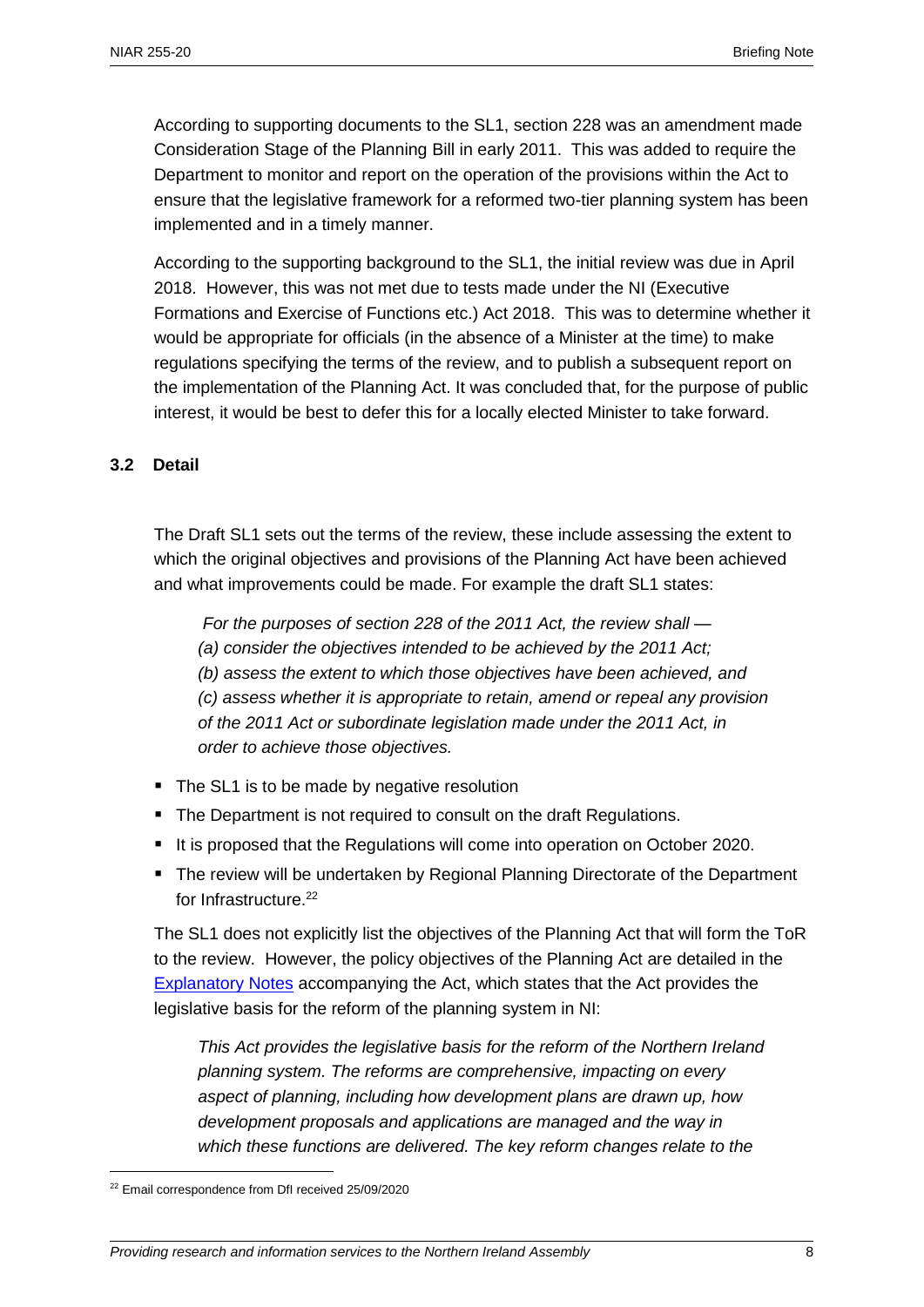*complete overhaul and redesign of the development plan and development management systems which aim to improve efficiency and effectiveness. Significant changes are also proposed in relation to planning appeals and enforcement. Overall the aim is to create a planning system which is quicker, clearer, and more accessible and with resources better matched to priorities. The Act also gives effect to the local government reform changes which will transfer the majority of planning functions and decision making responsibilities for local development plans, development management plus planning enforcement to councils. This will make planning more locally accountable, giving local politicians the opportunity to shape the areas within which they are elected. Decision making processes will be improved by bringing an enhanced understanding of the needs and aspirations of local communities<sup>23</sup> .*

This closely mirrors the following information provided by DfI in relation to the objectives of the Planning Act that will underpin the ToR of the Review:

**The principle aims of the reform of the planning system were to**:- deliver Northern Ireland Executive decisions to transfer the majority of planning functions to the newly formed councils thus creating a two tier planning system; and bring forward short, medium and long term process improvements to modernise the system.

#### **The main objectives were**:

- the continued formulation and co-ordination of planning policy by the Department;
- the new role of councils preparing local development plans; determining the majority of planning applications for development (development management); and taking appropriate enforcement action against breaches of planning control.

According to DfI, these main reform objectives were further underpinned by actions to:

- **further sustainable development;**
- enhance community involvement in the planning process;
- make more timely, transparent and accountable decisions;
- allow higher fines for planning offences; and
- $\blacksquare$  reform the planning appeals system.

<sup>&</sup>lt;sup>23</sup> Planning Act 2011 Explanatory Notes – Policy Objective[s https://www.legislation.gov.uk/nia/2011/25/notes/division/2](https://www.legislation.gov.uk/nia/2011/25/notes/division/2)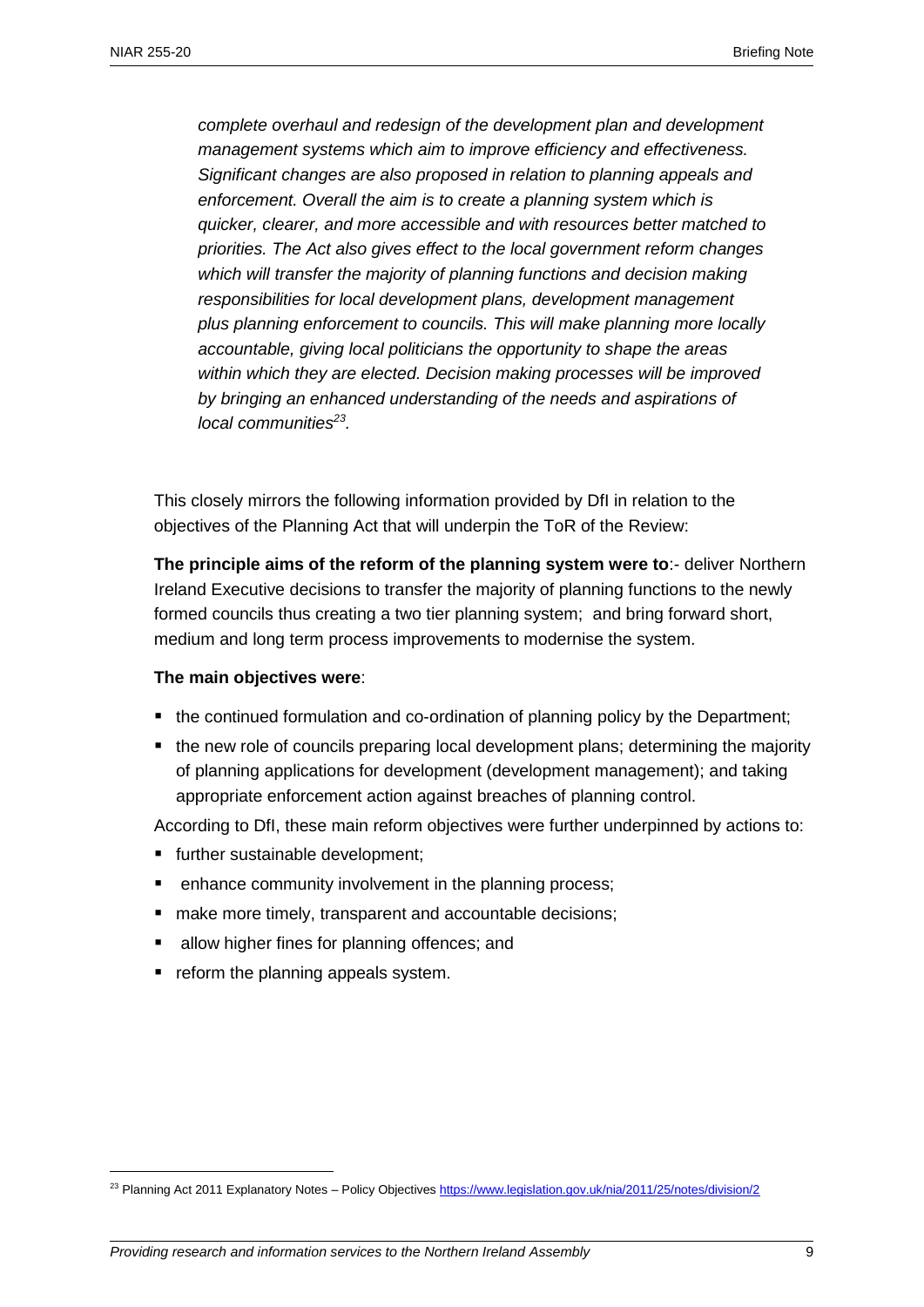## 4 Other jurisdictions

There does not appear to be any equivalent requirement in planning legislation in other UK jurisdictions (England, Wales and Scotland) or the Republic of Ireland (RoI).

In some jurisdictions, a number of reviews of the planning system have taken place, but these are either legislative and not related to the whole planning system, or nonlegislative where a review of policy has been considered necessary. For example:

**England** – the [Housing and Planning Act 2016](https://www.legislation.gov.uk/ukpga/2016/22/part/6/crossheading/sustainable-drainage/enacted) requires a review of planning legislation by the Secretary of State, but only in relation to sustainable drainage (s.171) and minimum energy performance requirements (s165).

There is also two live consultations: one on the white paper *[Planning for the Future](https://www.gov.uk/government/consultations/planning-for-the-future)* (which proposes a radical overhaul of England's planning system); and a [concurrent](https://assets.publishing.service.gov.uk/government/uploads/system/uploads/attachment_data/file/907215/200805_Changes_to_the_current_planning_system_FINAL_version.pdf)  [consultation](https://assets.publishing.service.gov.uk/government/uploads/system/uploads/attachment_data/file/907215/200805_Changes_to_the_current_planning_system_FINAL_version.pdf) on changes to the current planning system. In neither case has the consultation come about because the Secretary of State is under a statutory obligation to review planning legislation, but rather because the Government considers the system to be in need of reform.

**Wales** - The Law Commission has reviewed planning legislation in Wales and recommended creating new a [Welsh Planning Code.](https://www.lawcom.gov.uk/project/planning-law-in-wales/) Again, this was not conducted due to a legislative requirement in planning legislation.

**RoI**- There is no overall legislative planning review under the RoI's planning legislation – [The Planning and Development Act 2000 \(as amended\).](http://revisedacts.lawreform.ie/eli/2000/act/30/revised/en/pdf) However, the Planning and Development (Amendment) Act 2018 provides for the [Office of Planning Regulator](https://www.opr.ie/about/)  [\(OPR\)](https://www.opr.ie/about/) to review local authorities with respect to their functions under the Planning and Development Act. It may also make suggestions to the Minister with regards to planning legislation, reviewing statutory plans and strategies.<sup>24</sup>

(Dan- Just waiting on confirmation from Scotland – I can't find any bit wanted to make sure.)

## 5 Other planning related reviews in NI

The first [NI Planning Monitoring Framework](https://www.infrastructure-ni.gov.uk/publications/northern-ireland-planning-monitoring-framework-201819) was published in September 2019. This was developed along with local councils. It contains a set of indicators around which the new planning system in NI will be monitored.<sup>25</sup>

Chief Planner's report 2019 mentions a report conducted by John Irvine, which reviewed the efficiency and effectiveness of the planning system, with a focus on statutory consultees. This report was circulated around councils; however, the Committee may find it useful to request a copy.

<sup>&</sup>lt;sup>24</sup> For more information, refer to the OPR About section - <https://www.opr.ie/about/>

<sup>25</sup> DfI, [NI Planning Monitoring Framework](https://www.infrastructure-ni.gov.uk/publications/northern-ireland-planning-monitoring-framework-201819), 19 September 2019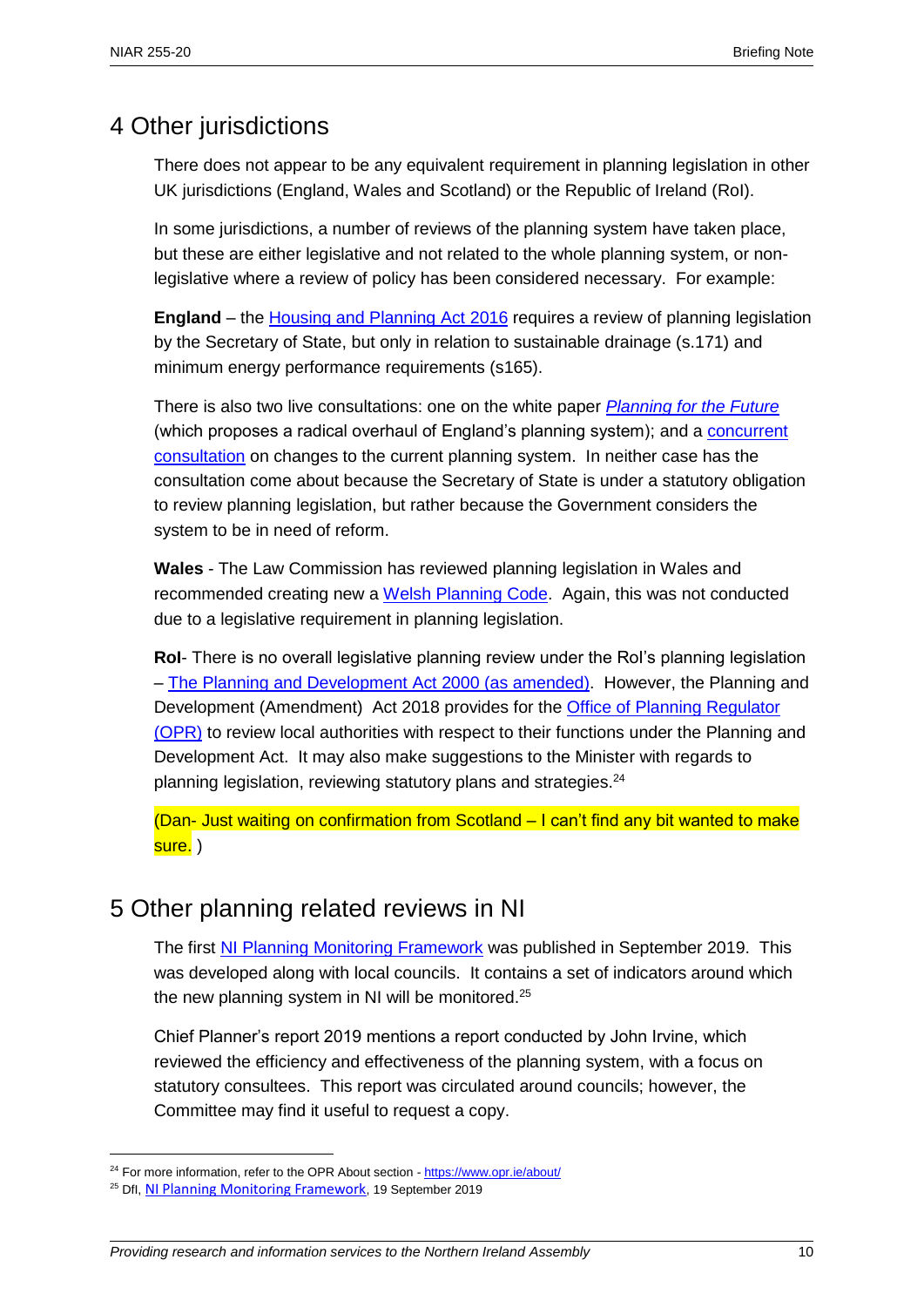Chief Planner's update also mentioned that a review of the planning system would be conducted at local and central government level by the NI Audit Office, set to commence in 2020. According to information provided by DfI<sup>26</sup>, a report is intended to be published in Spring/summer 2021. The review is not linked to the legislative requirements of the Planning Act and it is not solely focused on the implementation of its provisions. It appears to be more about the practical workings of the planning system, and includes matters such as: costs, pre and post transfer of planning functions (April 2015); staff allocations; local development plan preparation; quality and quantity of planning application decisions; and Departmental oversight role.

### 6 Impacts/considerations

The following section suggests some further considerations with respect to the SL1 and its impacts:

- Will a specific terms of reference based on the objective of the Planning Act be produced and published?
- How will objectives be measured? Will there be indicators?
- Is the review done in-house, not by an independent/external body?
- What will happen with outstanding policy/legislative updates e.g., Development in the Countryside, Renewable Energy<sup>27</sup>, permitted development rights for mineral exploration<sup>28</sup>, and review of old mineral permissions legislation<sup>29</sup> (ROMPs) be considered in this review? Or will they be developed separately, if so, when?
- Will impacts of Brexit, the Ireland/NI Protocol and common frameworks be considered in the review? It is understood that some aspects of planning, e.g. [Planning and Hazardous Substances](https://www.gov.scot/publications/common-frameworks-outline-framework-hazardous-substances-planning/pages/4/) have been identified as an area for a nonlegislative UK common framework $30$ . Therefore, any alteration to legislation as a result of a review may need to take agreements under a common framework into consideration.

#### **6.1 Environmental governance**

The Environment Bill<sup>31</sup> was introduced to Parliament on the 30 January 2020, with 133 provisions and 19 schedules, of which approximately 57 provisions and 9 schedules extend to Northern Ireland (NI). The scope of the Bill is far-reaching with the first half

<sup>26</sup> Email correspondence from DfI received 25/09/2020

<sup>&</sup>lt;sup>27</sup> Dfl, [Hazzard announces planning review on renewable energy and countryside development](https://www.infrastructure-ni.gov.uk/news/hazzard-announces-planning-review-renewable-energy-and-countryside-development), 27 September 2016

<sup>&</sup>lt;sup>28</sup> Dfl. [Review of Permitted Development Rights for Mineral Exploration](https://www.infrastructure-ni.gov.uk/consultations/review-permitted-development-rights-mineral-exploration).

 $29$  For more information see [AQW 6542/17-22](javascript:__doPostBack() (answered 24/09/2020)

<sup>30</sup> For more information refer to the RaISe Research Paper *Committee for Infrastructure: Forward work planning discussion paper* (September 2020) Section 8.9. And the [draft outline framework for a UK-wide Common Framework for Hazardous](https://www.gov.scot/publications/common-frameworks-outline-framework-hazardous-substances-planning/pages/4/) [Substances Planning](https://www.gov.scot/publications/common-frameworks-outline-framework-hazardous-substances-planning/pages/4/)

<sup>&</sup>lt;sup>31</sup> [Environment Bil](https://services.parliament.uk/Bills/2019-21/environment/documents.html)l